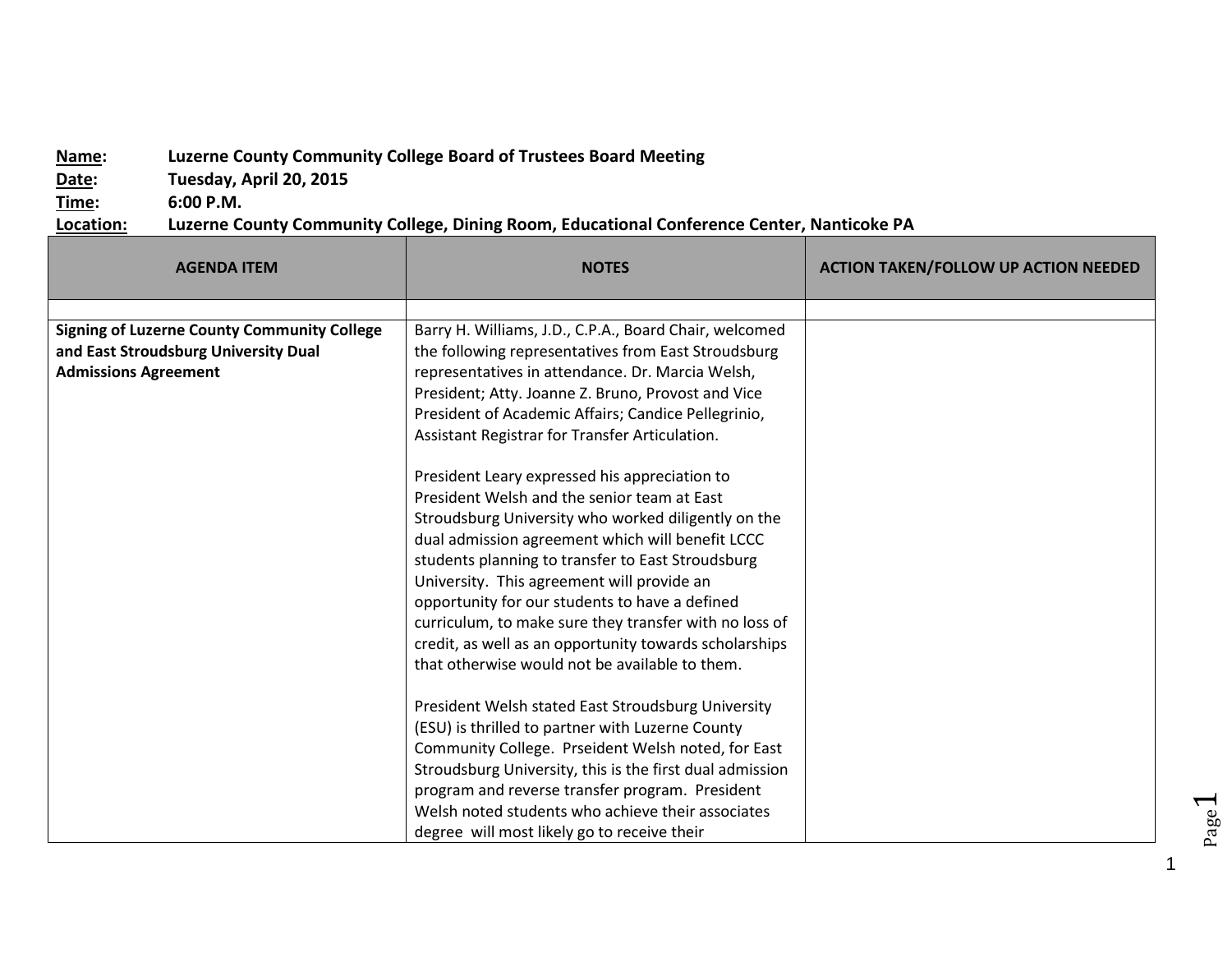|                   | baccalaureate degree. President Welsh noted she was       |                     |
|-------------------|-----------------------------------------------------------|---------------------|
|                   | asked how students who transfer to East Stroudsburg       |                     |
|                   | do academically. Dr. Welsh stated students do very        |                     |
|                   | well. The impression is students who come from            |                     |
|                   | community colleges may be will struggle. Dr. Welsh        |                     |
|                   | stated that is not true. Students coming from Luzerne     |                     |
|                   | County Community College will do as well as any           |                     |
|                   | student who started at East Stroudsburg University        |                     |
|                   | and sometimes even better. This is an opportunity for     |                     |
|                   | ESU to take the strength of this institution and help     |                     |
|                   | LCCC students receive their baccalaureate degree.         |                     |
|                   |                                                           |                     |
| 1. Roll Call      | Present: Joan Blewitt, Ph.D.; John Bryan; Elaine Cook,    |                     |
|                   | R.N., J.D.; Lynn M. Distasio; Joseph Van Jura, Esq.;      |                     |
|                   | Paul Halesey; Carmen F. Magistro, Secretary; John R.      |                     |
|                   | Serafin, Vice Chair; Margaret Steele; Susan Unvarsky;     |                     |
|                   | Barry H. Wiliams, J.D., C.P.A., Board Chair; and Joseph   |                     |
|                   | Kluger, Esq., College Solicitor.                          |                     |
|                   |                                                           |                     |
|                   | Excused: Frank Bognet, Esq.; Francis Curry; Brian D.      |                     |
|                   | Gill; Erin K. Keating; and Serena Kozokas, Student        |                     |
|                   | Representative to the Board                               |                     |
|                   |                                                           |                     |
|                   | Barry H. Williams, J.D., C.P.A., Board Chair, reported an |                     |
|                   | Executive Session of the Board was held prior to the      |                     |
|                   | start of the Board meeting and also on April 9 and        |                     |
|                   | April 16, 2015 to discuss personnel and litigation and    |                     |
|                   | contractual issues.                                       |                     |
|                   |                                                           |                     |
| 2. Public Comment | Barry H. Williams, J.D., C.P.A., Board Chair, opened the  | No action required. |
|                   | floor for public comment.                                 |                     |
|                   |                                                           |                     |
|                   | Rebecca Seaman, 254 East Noble Street, Nanticoke.         |                     |
|                   | Rebecca Seaman Co-founder and Coordinator of the          |                     |
|                   | Greater Nanticoke Area Community Garden addressed         |                     |
|                   | the Board. Ms. Seaman stated part of the mission of       |                     |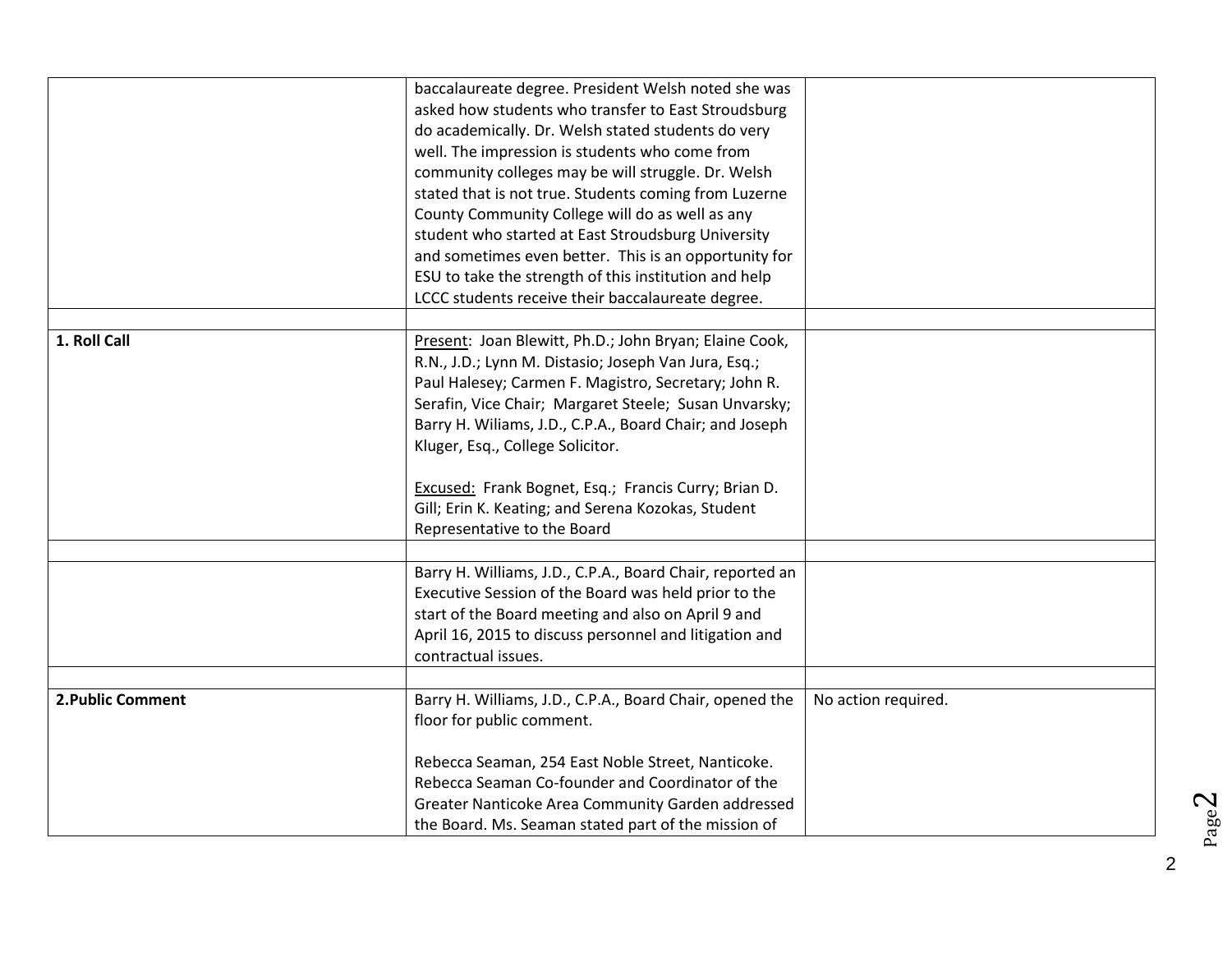|                                                          | the Community Garden is helping Nanticoke become a<br>more sustainable place. They have established a<br>main garden and various additional gardens<br>throughout Nanticoke in an effort to beautify the<br>town.<br>In a recent meeting with the Nanticoke City Manager,<br>Ms. Seaman stated they discussed community<br>outreach and Luzerne County Community College.<br>The GNA Community Garden would like an<br>opportunity to partner with LCCC in an effort to get |                                                                                                                                                                                                                                |
|----------------------------------------------------------|-----------------------------------------------------------------------------------------------------------------------------------------------------------------------------------------------------------------------------------------------------------------------------------------------------------------------------------------------------------------------------------------------------------------------------------------------------------------------------|--------------------------------------------------------------------------------------------------------------------------------------------------------------------------------------------------------------------------------|
|                                                          | the students involved. They would like to offer LCCC's<br>culinary program a plot in their Community Garden.<br>Ms. Seaman also noted the GNA Community Garden<br>does activities within the city including the upcoming<br>Wing Fest and Farmers Market.                                                                                                                                                                                                                   |                                                                                                                                                                                                                                |
|                                                          | If there is any interest please feel free to contact Ms.<br>Seaman directly.<br>President Leary informed Ms. Seaman he is scheduled<br>to meet with the Mayor of Nanticoke, City<br>Administrator in order to solidify more ties and will be<br>pleased to discuss this initiative.                                                                                                                                                                                         |                                                                                                                                                                                                                                |
| <b>Swearing-In Ceremony</b>                              | At this time the Honorable Judge Tina Gartley<br>performed the swearing in of Trustee Lynn M.Distasio.                                                                                                                                                                                                                                                                                                                                                                      | No action required.                                                                                                                                                                                                            |
| 3. Approval of February 17, 2015 Board<br><b>Minutes</b> | Barry H. Williams, J.D., C.P.A., Board Chair,<br>recommended approval of the February 17, 2015<br>Board minutes.                                                                                                                                                                                                                                                                                                                                                            | Approved. Motion made by John Serafin, Vice<br>Chair; seconded by John Bryan.<br>Vote was seven (7) "yes". Elaine Cook, R.N.,<br>J.D.; Lynn M. Distasio; Joseph Van Jura, Esq.,<br>abstained from the vote.<br>Motion carried. |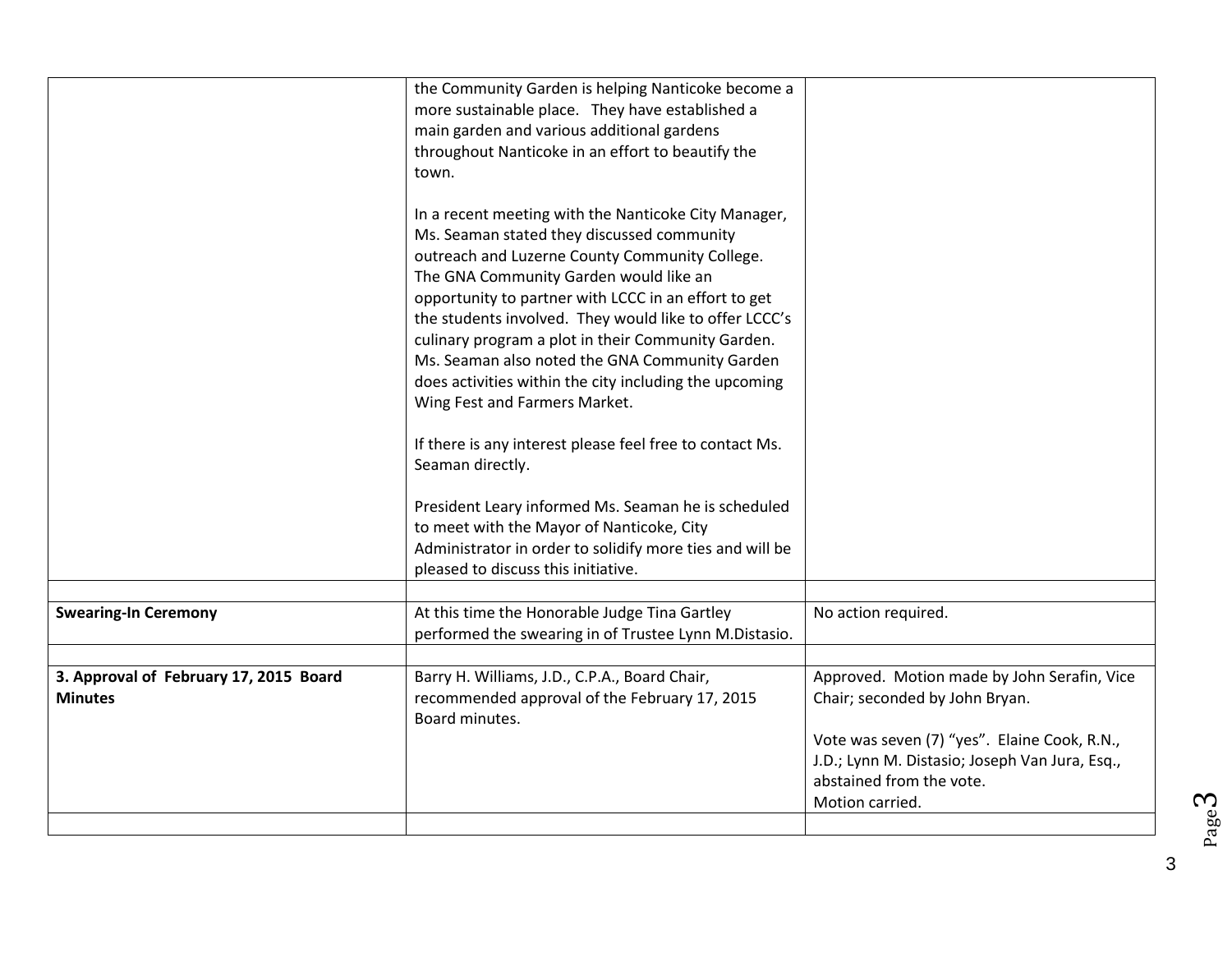| 4. Approval of April 20, 2015 Board Agenda               | Barry H. Williams, J.D., C.P.A., Board Chair,<br>recommended approval of the April 20, 2015 Board<br>agenda.                                                                                                                                                                                                                                                                                                                                                                                                                                                                                                                       | Approved. Motion made by Elaine Cook, R.N.,<br>J.D.; seconded by Joan Blewitt, Ph.D.<br>Vote was all "yes". Motion carried. |
|----------------------------------------------------------|------------------------------------------------------------------------------------------------------------------------------------------------------------------------------------------------------------------------------------------------------------------------------------------------------------------------------------------------------------------------------------------------------------------------------------------------------------------------------------------------------------------------------------------------------------------------------------------------------------------------------------|-----------------------------------------------------------------------------------------------------------------------------|
| 5. Report of Officers and Agents<br>o President's Report | President Leary stated, in honor of our celebration of<br>Community College month, we celebrate what<br>community colleges are all about, our students and<br>their achievements.<br>Board Chair Williams and President Leary invited<br>everyone to join in recognizing the LCCC student<br>leaders in attendance and commended them for their                                                                                                                                                                                                                                                                                    |                                                                                                                             |
|                                                          | dedication and commitment to their education as well<br>as their outstanding leadership skills they have<br>demonstrated through their various committees and<br>activities. Recognized students are as follows:<br>LCCC Board of Trustees Student Representative,<br>Serena Kozokas.                                                                                                                                                                                                                                                                                                                                              |                                                                                                                             |
|                                                          | Ariel Harro and Jamie Derr, recipients of the All-<br>Pennsylvania Academic Team. Phi Theta Kappa Honor<br>Society Leaders: Rosemary Salamone and Jamie Derr<br>co-presidents, Phi Theta Kappa, Beta Iota Rho; Jessica<br>Caramanna-Santos, Vice President of Leadership;<br>Stephanie Swartz- secretary; Victoria Washick, Vice<br>President of Scholarship; Ariel Harro, Vice President of<br>Service; Kierney Hess, Vice President of Fellowship.<br>Psi Beta: Amanda Paci, President, Psi Beta; Matt<br>Brostoski, Vice President, Psi Beta; Nichole Duden,<br>Treasurer, Psi Beta; Rosemary Salamone, Secretary, Psi<br>Beta. |                                                                                                                             |
|                                                          | <b>Student Government Association Leaders: Victoria</b><br>Washick, President; Robert Antolik III, Vice President;<br>Nicholas Holl, Secretary; Maria Marianacci,                                                                                                                                                                                                                                                                                                                                                                                                                                                                  |                                                                                                                             |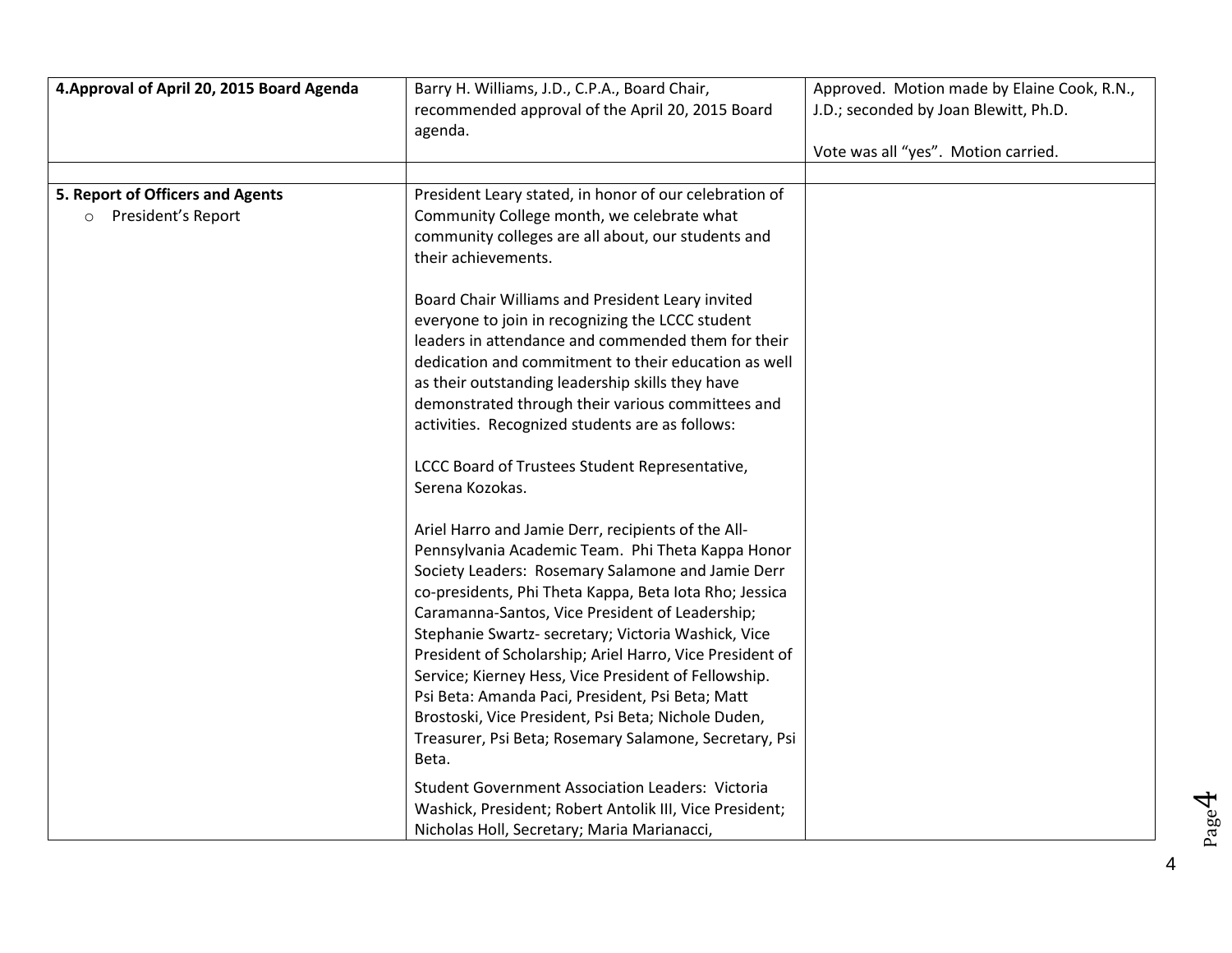| Sophomore Class Representative; Isaura Olivares,<br>Freshman Class Representative; and Alyssa Wincek,<br>Part Time Student Representative.                                                                                                                                                                                                                                                                                                   |  |
|----------------------------------------------------------------------------------------------------------------------------------------------------------------------------------------------------------------------------------------------------------------------------------------------------------------------------------------------------------------------------------------------------------------------------------------------|--|
| Outstanding Athletes, Damian Pierontoni, Baseball;<br>and Coreen Lingle, Volleyball.                                                                                                                                                                                                                                                                                                                                                         |  |
| Luzerne County Community College Student<br>Ambassadors: Maria Marianacci; Luanne Russin;<br>Patricia Dixon; Alisa Karsko; Todd Mancuso; Charlotte<br>Mead; Enmanuel Nunez; Amanda Rodriguez<br>Teutonico; Brianna Romiski; Laura St. Preux; and<br>George Stetlz III.                                                                                                                                                                       |  |
| First place award recipients at the 90 <sup>th</sup> Pennsylvania<br>Dental Hygiene Association Annual Session on their<br>presentation: "Getting to the Root of Periodontal<br>Disease"; Scott Ashford & Megan Stayer. Sixth place<br>honorable mention recipients at the 90 <sup>th</sup> Pennsylvania<br>Dental Hygiene Association Annual Session on<br>presentation: "Spread the Cheer: Volunteer"; Summer<br>Currier & Michele Macker. |  |
| President Leary reported WSFX-FM Radio Station took<br>home 2 National College Radio Awards at the IBS                                                                                                                                                                                                                                                                                                                                       |  |
| Convention held in New York City on March 7 <sup>th</sup> , 2015.                                                                                                                                                                                                                                                                                                                                                                            |  |
| Students placed second in two (2) categories: Best                                                                                                                                                                                                                                                                                                                                                                                           |  |
| <b>College Radio Promo Series and Best Community</b>                                                                                                                                                                                                                                                                                                                                                                                         |  |
| College Radio Station in the country. Over 700 entries                                                                                                                                                                                                                                                                                                                                                                                       |  |
| from college radio stations across the country are                                                                                                                                                                                                                                                                                                                                                                                           |  |
| divided into 30 categories. The competition includes                                                                                                                                                                                                                                                                                                                                                                                         |  |
| both 4 year and 2 year institutions from coast to coast.<br>This is the $4^{th}$ year in a row that WSFX-FM brought                                                                                                                                                                                                                                                                                                                          |  |
| back at least two trophies for their efforts in the                                                                                                                                                                                                                                                                                                                                                                                          |  |
| competition. John Hall and Marcella Kester                                                                                                                                                                                                                                                                                                                                                                                                   |  |
| represented the 2014-2015 staff at WSFX-FM Radio                                                                                                                                                                                                                                                                                                                                                                                             |  |
| Station. WSFX staff include: Kyle Davis, Leo Flynn,                                                                                                                                                                                                                                                                                                                                                                                          |  |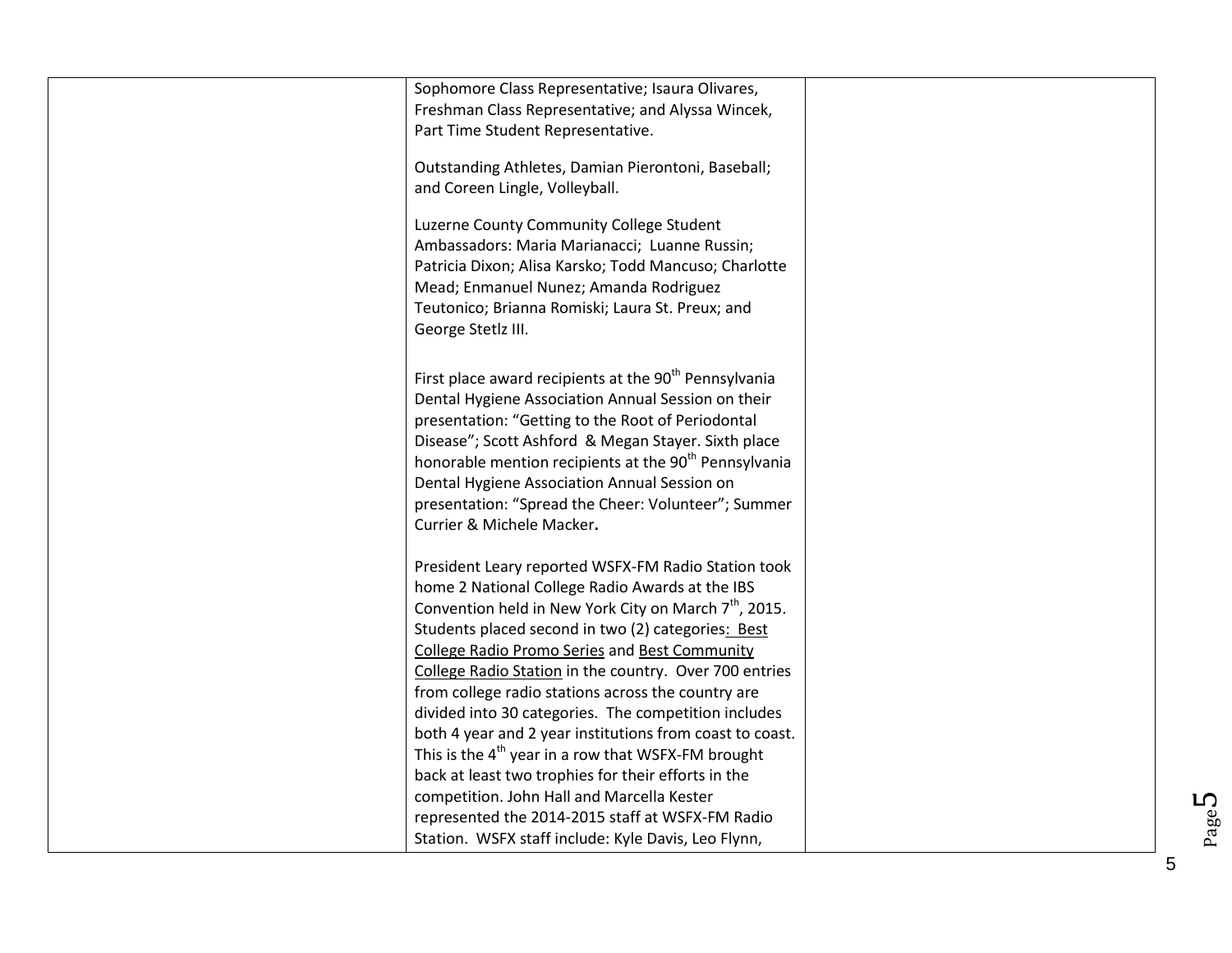|                               | Trystin Lamereaux, Travis Slovacek, Don Kirchner,                                                             |  |
|-------------------------------|---------------------------------------------------------------------------------------------------------------|--|
|                               | Rachel Vitale, Ari Ohaion, Derek Bohn, Ryan Dunsmuir,                                                         |  |
|                               | Marcus Avery, Rebecca Martine, John Carlos Ventura,                                                           |  |
|                               | Tyler Peterson, and Andrew Blank.                                                                             |  |
|                               |                                                                                                               |  |
|                               | Board Chair Williams stated one of the great honors of                                                        |  |
|                               | serving on the Board of Trustees is when the students                                                         |  |
|                               | attend the board meeting to be honored for                                                                    |  |
|                               | everything the students have accomplished during                                                              |  |
|                               | their time at Luzerne County Community College. At                                                            |  |
|                               | this time Board Chair Williams thanked the students                                                           |  |
|                               | for their hard work and dedication to the college,                                                            |  |
|                               | yourself, and your family.                                                                                    |  |
|                               |                                                                                                               |  |
| Treasurer's Report<br>$\circ$ | Joseph Gasper, Dean of Finance, presented the                                                                 |  |
|                               | following Treasurer's Report. Mr. Gasper reported,                                                            |  |
|                               | when comparing the prior fiscal year Current Fund                                                             |  |
|                               | Income of is up 1.08% or \$303,000 and Expenses down                                                          |  |
|                               | 0.56% or \$124,000. Bookstore Income is down 17.27%                                                           |  |
|                               | or \$587,000 and Expenses 17.86% or \$540,000. Food                                                           |  |
|                               | Service Income decreased \$34,000 while the expenses                                                          |  |
|                               | decreased \$26,000. Income in the Plant Fund is up                                                            |  |
|                               | \$122,000 while Expenditures have decreased \$62,000.                                                         |  |
|                               |                                                                                                               |  |
|                               | Supplement for Variance Review: When compared to                                                              |  |
|                               | prior year Tuition Income decreased \$404,000 or                                                              |  |
|                               | 2.71%. The estimated Price Variance and the Volume                                                            |  |
|                               | Variance are listed on the report. Continuing                                                                 |  |
|                               | Education revenue is down \$160,000 and the                                                                   |  |
|                               | categories are also listed. General Service Fees                                                              |  |
|                               | increased 7.92%, Technology Fees 24.87% and Course                                                            |  |
|                               | Fees 8.19% due to the rate increases. The Comm. of                                                            |  |
|                               |                                                                                                               |  |
|                               | PA Appropriation increased \$91,000. Finally the Non-                                                         |  |
|                               | Sponsor Local Income increased \$169,000 which is<br>attributable to the increase in Out of State Tuition for |  |
|                               |                                                                                                               |  |
|                               | this period.                                                                                                  |  |
|                               |                                                                                                               |  |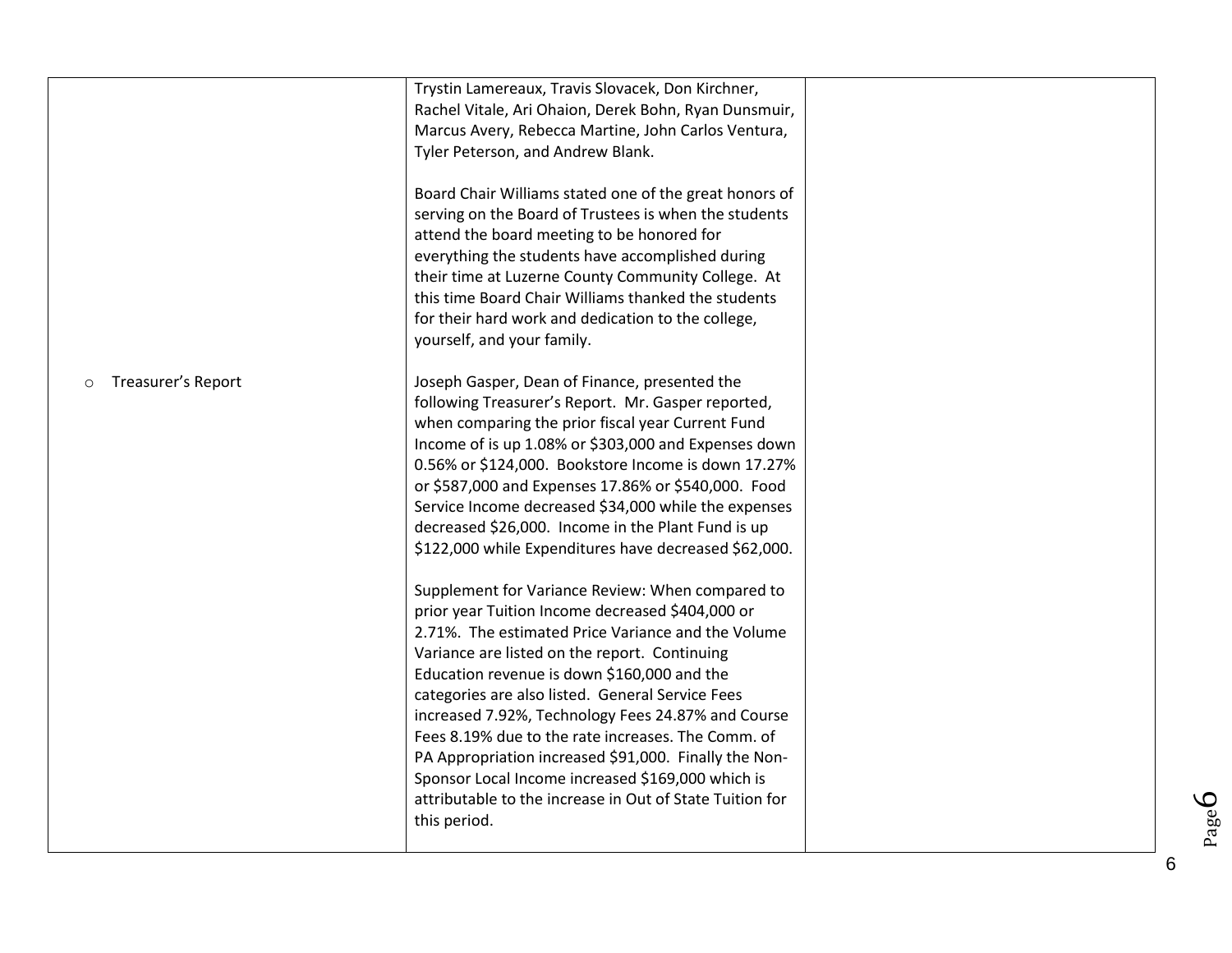|                                     | Current Fund Expenditures: ERI payments and an<br>increase in the medical invoices paid to date account<br>for the 11.11% increase in Fringe Benefits. Timing of<br>replacements, reduction in part time hours (ACA) and<br>Non-Credit account for the decrease in Salaries. The<br>modification to the Blackboard Software Agreement<br>accounts for the \$36,000 increase in Telecollege<br>Operating. Advertising expense is down due to the<br>timing of payments. Finally the decrease in the utility<br>expense is due to Electric Costs for this period.<br>Supplement for the Bookstore Report: Due to on-line<br>purchasing and the current enrollment Textbook sales<br>are down 17.22% and other sales 18.18%. Purchases<br>have been adjusted accordingly as evidenced by the |  |
|-------------------------------------|-------------------------------------------------------------------------------------------------------------------------------------------------------------------------------------------------------------------------------------------------------------------------------------------------------------------------------------------------------------------------------------------------------------------------------------------------------------------------------------------------------------------------------------------------------------------------------------------------------------------------------------------------------------------------------------------------------------------------------------------------------------------------------------------|--|
|                                     | decrease of 21.22% or \$531,000 in Textbook<br>purchases and \$10,000 in Other Purchases.<br>Food Service Report: Food Sales have decreased<br>\$32,000 when compared to the prior year and is due<br>to the enrollment, less events and the weather.<br>Salaries are down slightly and purchases have been<br>adjusted accordingly as reflected by the \$20,000 or<br>17.24% decrease in Food Supplies.                                                                                                                                                                                                                                                                                                                                                                                  |  |
|                                     | Plant Fund: The additional Non-Mandated Capital<br>Payment accounts for the increase in the<br>Commonwealth of Pennsylvania Appropriation. The<br>decrease in Capital Fees reflects the Non-Sponsor<br>population. The timing of payments and the renewal<br>lease amounts are the reason for Equipment Leases<br>and Other Lease variances. The Annual Debt Service<br>payments vary based on the payment schedules.                                                                                                                                                                                                                                                                                                                                                                     |  |
| <b>Foundation Report</b><br>$\circ$ | Sandra Nicholas, Executive Director, Institutional<br>Advancement, reported many of the students present<br>this evening are also scholarship recipients. A quarter                                                                                                                                                                                                                                                                                                                                                                                                                                                                                                                                                                                                                       |  |

7

Page

 $\blacktriangleright$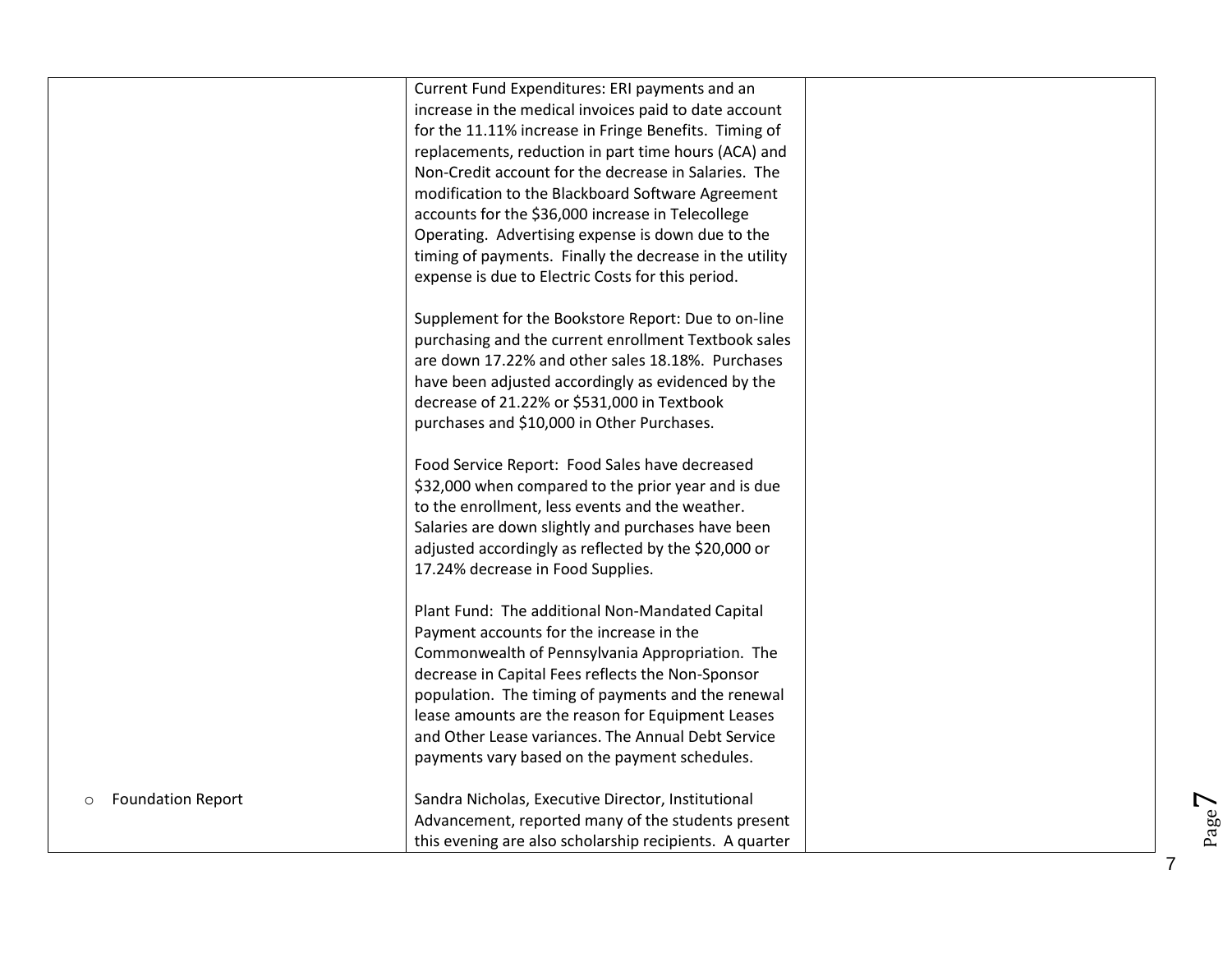| The 40 <sup>th</sup> Anniversary of the graduation class of nursing<br>will be celebrated on Wednesday, June 3, 2015. |  |
|-----------------------------------------------------------------------------------------------------------------------|--|
|                                                                                                                       |  |
| American Dental Hygiene Association in Nashville, in<br>June 2015.                                                    |  |
| Stayer to represent the state of Pennsylvania at the                                                                  |  |
| be assisting in sending Scott Ashford and Megan                                                                       |  |
| Ms. Nicholas is pleased to report the Foundation will                                                                 |  |
| from this event help initiatives in the Dental program.                                                               |  |
| participating in Continuing Education Day. Proceeds                                                                   |  |
| Dental Health Alumni Day is scheduled for May 8,<br>2015. Approximately 230 attendees will be                         |  |
|                                                                                                                       |  |
| attendance.                                                                                                           |  |
| Williams for his participation in the upcoming<br>program. Approximately 45 individuals will be in                    |  |
| Conference Center. Ms. Nicholas thanked Board Chair                                                                   |  |
| The Annual Legislative Breakfast is scheduled for<br>Friday, April 23, at 7:30 a.m. in the Educational                |  |
|                                                                                                                       |  |
| hungry residents in our area.                                                                                         |  |
| food bank. LCCC participates with Wilkes University,<br>King's College and Wyoming Seminary fundraising for           |  |
| the amount of \$4,500. This money helps support our                                                                   |  |
| LCCC's final food bank contribution was received in                                                                   |  |
| Lackawanna county.                                                                                                    |  |
| program so that the college can expand into                                                                           |  |
| continue to go out to raise money in support of this                                                                  |  |
| \$38,000 was raised in support of Early College<br>program. Beginning in the fall the college will                    |  |
|                                                                                                                       |  |
| books and bus passes.                                                                                                 |  |
| during the fall and spring semesters helping 335<br>students. \$25,000 in emergency aid assisted with                 |  |
| of a million dollars in scholarship aid was distributed                                                               |  |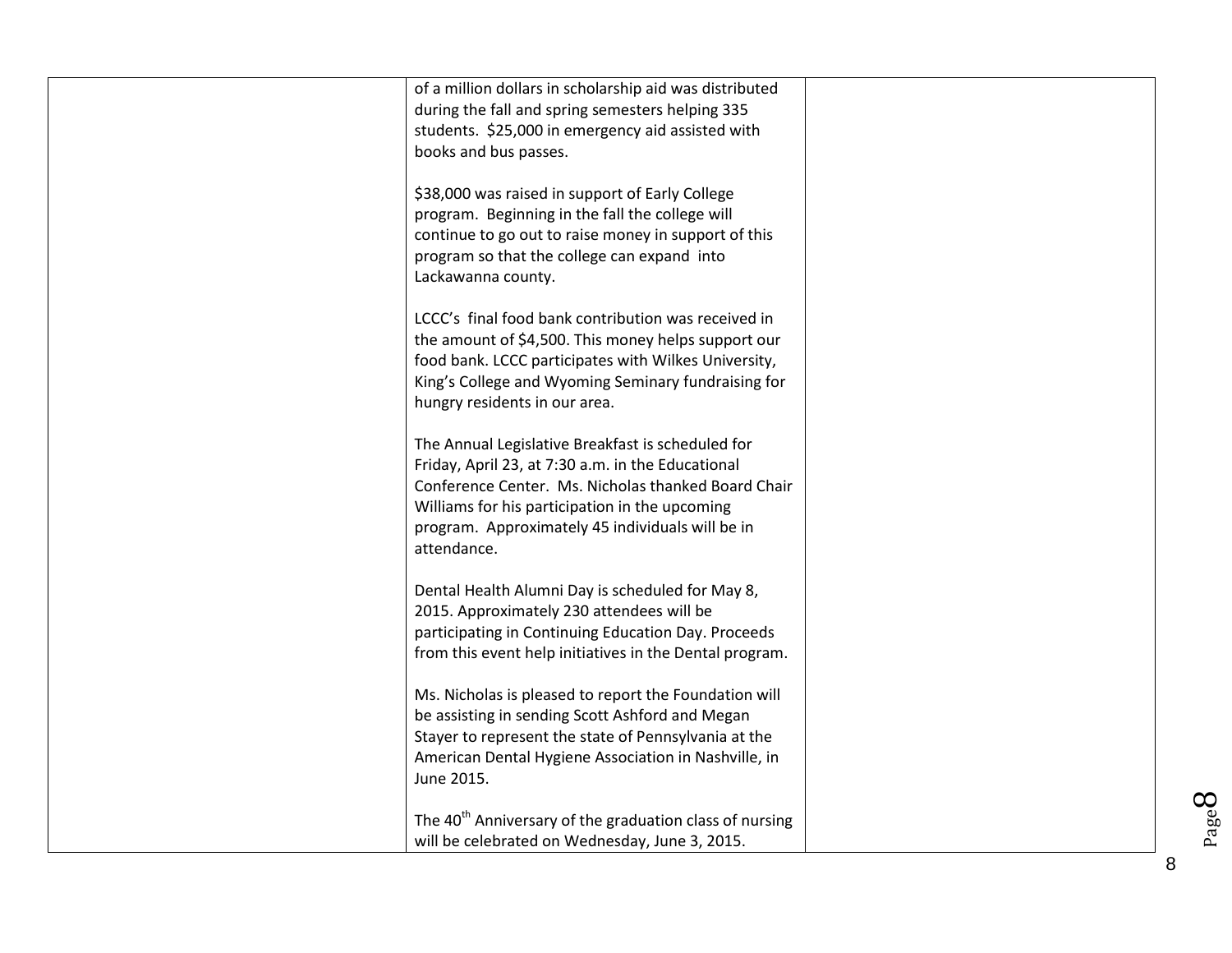|                                                      | Ms. Nicholas thanked the members of the Board who<br>will be participating in the upcoming Alumni Golf<br>Tournament scheduled for Monday, May 18, 2015.<br>Beginning preparation of Luzerne County Community<br>College's 50 <sup>th</sup> Anniversary has begun. The College<br>opened its doors October of 1967. Ms. Nicholas<br>welcomed input from the members of the Board. |                                                                                                                        |
|------------------------------------------------------|-----------------------------------------------------------------------------------------------------------------------------------------------------------------------------------------------------------------------------------------------------------------------------------------------------------------------------------------------------------------------------------|------------------------------------------------------------------------------------------------------------------------|
| <b>Student Representative Report</b><br>$\circ$      | No report.                                                                                                                                                                                                                                                                                                                                                                        |                                                                                                                        |
| 6. Report/Action of the Executive Committee          | No report.                                                                                                                                                                                                                                                                                                                                                                        | No report.                                                                                                             |
| 7. Report/Action of the Academic Committee           | 7. Susan Unvarsky, Committee Chair, presented the<br>Academic Committee report.                                                                                                                                                                                                                                                                                                   |                                                                                                                        |
| 7A.Program Additions, Deletions and<br>Modifications | 7A. Recommend the Luzerne County Community<br>College Board of Trustees approve the Program<br>Additions, Deletions and Modifications as presented.                                                                                                                                                                                                                               | 7A. Approved. Motion made by Joan Blewitt,<br>Ph.D.; seconded by John Bryan.<br>Vote was all "yes". Motion carried.    |
|                                                      |                                                                                                                                                                                                                                                                                                                                                                                   |                                                                                                                        |
| 8. Report/Action of the Finance Committee            | 8. John Serafin, Vice Chair, presented the following<br>Finance Committee report.                                                                                                                                                                                                                                                                                                 |                                                                                                                        |
| 8A. Summary of Payments                              | 8A. Recommend the Luzerne County Community<br>College Board of Trustees approve the summary of<br>payments as presented.                                                                                                                                                                                                                                                          | 8A. Approved. Motion made by Susan<br>Unvarsky; seconded by Joan Blewitt, Ph.D.<br>Vote was all "yes". Motion carried. |
| 8B. Bid #444-Diesel Tool Package                     | 8B. Recommend Luzerne County Community College<br>Board of Trustees approve the award of Bid #444 for<br>Diesel Tool Package to Snap-On Industrial in the<br>amount of \$31,595.16. The equipment will be funded<br>through the TAACCCT IV Grant, a United States<br>Department of Labor Grant.                                                                                   | 8B. Approved. Motion made by Susan<br>Unvarsky; seconded by Joan Blewitt, Ph.D.<br>Vote was all "yes". Motion carried  |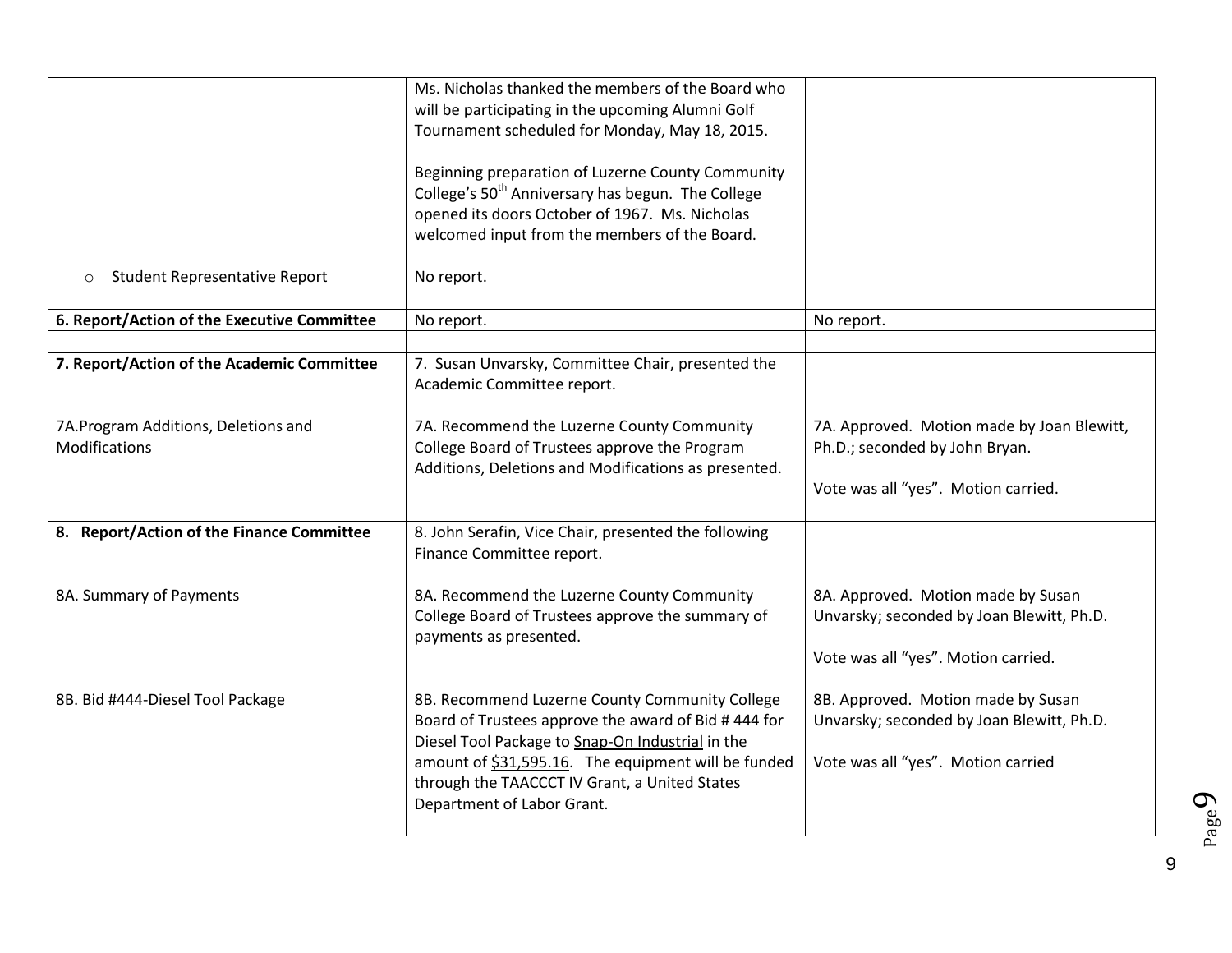| 8C. Bid #445-Diesel Engine Performance Trainer                              | 8C. Recommend Luzerne County Community College<br>Board of Trustees approve the award of Bid #445 for<br>Diesel Engine Performance Trainer to Atech<br>Automotive Technology Co. Inc. in the amount of<br>\$143,470.00. The equipment will be funded through<br>the TAACCCT IV Grant, a United States Department of<br>Labor Grant.                                             | 8C. Approved. Motion made by Joan Blewitt,<br>Ph.D.; seconded by Margaret Steele.<br>Vote was all "yes". Motion carried. |
|-----------------------------------------------------------------------------|---------------------------------------------------------------------------------------------------------------------------------------------------------------------------------------------------------------------------------------------------------------------------------------------------------------------------------------------------------------------------------|--------------------------------------------------------------------------------------------------------------------------|
| 8D. Bid #446-CNC Router and Plasma Cutter<br>Package                        | 8D. Recommend Luzerne County Community College<br>Board of Trustees approve the award of Bid #446 for<br>CNC Router and Plasma Cutter Package to Allegheny<br>Educational Systems, Inc. in the amount of<br>\$148,337.00. The equipment will be funded through<br>the TAACCCT IV Grant, a United States Department of<br>Labor Grant.                                           | 8D. Approved. Motion made by Susan<br>Unvarsky; seconded by Joan Blewitt, Ph.D.<br>Vote was all "yes". Motion carried.   |
| 8E. Bid #447-CNC Mill and CNC Lathe/Dual<br>Simulator                       | 8E. Recommend Luzerne County Community College<br>Board of Trustees approve the award of Bid #447 for<br>CNC MILL AND CNC LATHE / DUAL SIMULATOR to Haas<br>Factory Outlet/Division of Lance Factory Outlet/Division<br>of Lance Co. in the amount of \$208,347.00. The<br>equipment will be funded through the TAACCCT IV<br>Grant, a United States Department of Labor Grant. | 8E. Approved. Motion made by Joan Blewitt,<br>Ph.D.; seconded by Susan Unvarsky.<br>Vote was all "yes". Motion carried   |
| 8F. Bid#448-Welding Equipment                                               | 8F. Recommend Luzerne County Community College<br>Board of Trustees approve the award of Bid #448 for<br>Welding Equipment to AirGas USA LLC in the amount of<br>\$178,090.74. The equipment will be funded through<br>the TAACCCT IV Grant, a United States Department of<br>Labor Grant.                                                                                      | 8F. Approved. Motion made by Paul Halesey;<br>seconded by Joan Blewitt, Ph.D.<br>Vote was all "yes". Motion carried      |
| 8G. Continuation of the Employee Retraining<br><b>Opportunities Program</b> | 8G. Recommend the Luzerne County Community<br>College Board of Trustees authorize the continuation<br>of the Employment Retraining Opportunities Program<br>into the Summer/Fall 2015 Semester with an amount<br>not to exceed \$50,000 for both semesters (Up to<br>\$50,000 for both semesters combined).                                                                     | 8G. Approved. Motion made by Lynn M.<br>Distasio; seconded by Joan Blewitt, Ph.D.<br>Vote was all "yes". Motion carried  |